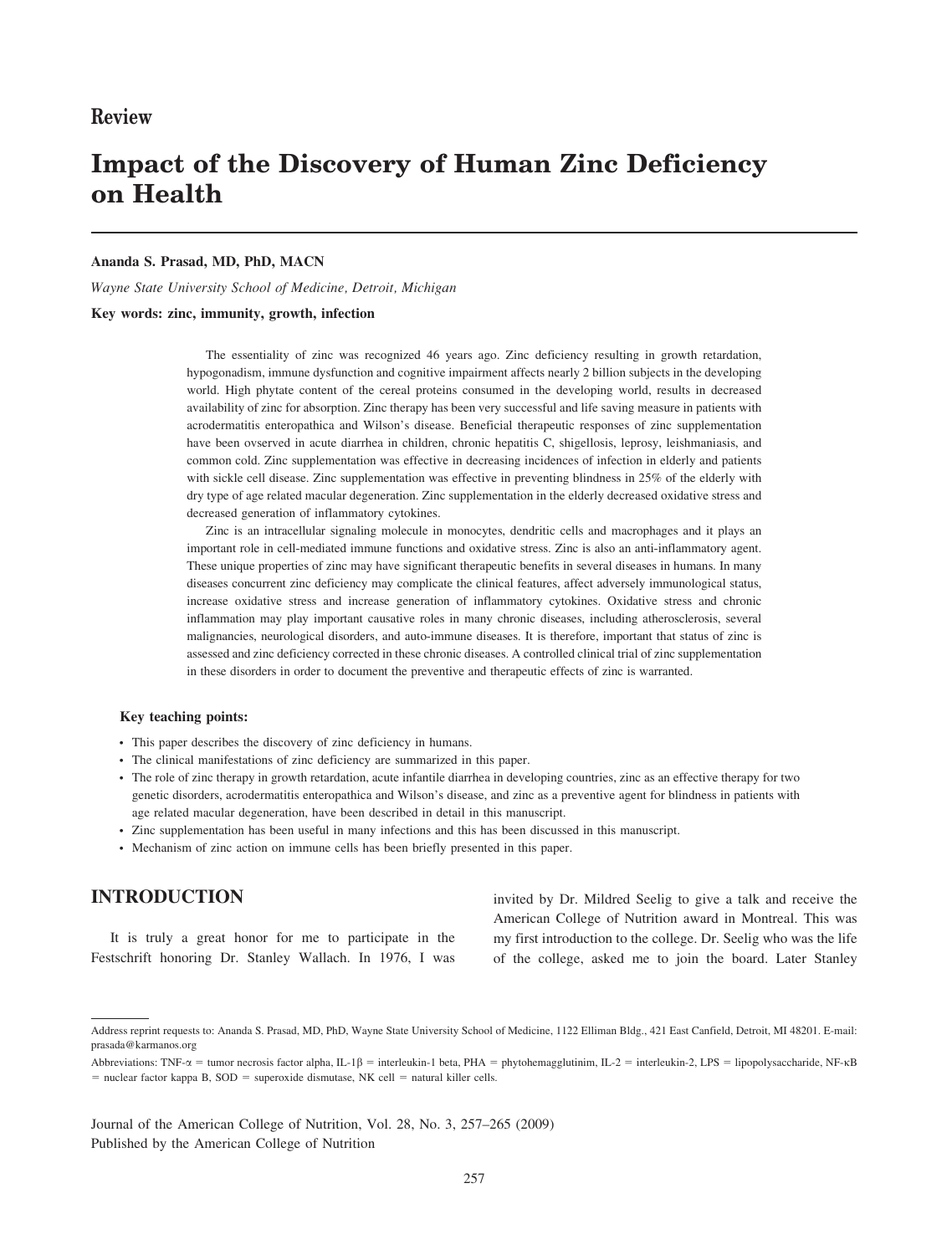Wallach joined the board in 1982 and I worked with Stan very closely. We were completely relaxed and confident that as long as Mildred was the Executive Director, the college will continue to thrive. To my great surprise and disappointment, Mildred decided to step down, the year I was elected to be the President of the College. With great deal of effort and persuasion, we were able to recruit Stanley Wallach to be the Executive Director. Stan is truly a distinguished Physician Scientist. He is a member of the American Society of Clinical Investigation and Association of American Physicians and for many years I have enjoyed his company at the Association dinners. As you all know, his contributions to the college is truly immense and outstanding. I have truly enjoyed my friendship with Stan and I wish him many more years of good health and productivity. I am very pleased to contribute this article ''Impact of the discovery of human zinc deficiency on health'', honoring Dr. Wallach.

In this contribution I will present the historical aspects of the discovery of zinc deficiency in humans and its subsequent impact on human health.

#### Discovery of Human Zinc Deficiency

I went to Shiraz, Iran, in June 1958 after finishing my formal training in medicine at the University of Minnesota Medical School, Minneapolis, Minnesota, USA. Dr. Hobart A. Reimann, formerly from University of Minnesota, department of Medicine, invited me to join him to set up a curriculum for teaching medicine to students and house staff in Shiraz, Iran. In Shiraz, I met Dr. James, A. Halsted, who was a Fulbright Professor at Pahlevi University and was primarily involved with Saadi hospital an equivalent to city hospital in USA. I was on the staff at Nemaee Hospital, a private hospital where rich Iranian patients were treated. In the fall of 1958, Dr. Halsted asked me to discuss a patient with anemia at the medical center grand rounds at the Saadi Hospital.

The patient was a 21-y-old male, who looked like a 10-yold boy. He had severe growth retardation, anemia, hypogonadism, hepatosplenomegaly, rough and dry skin, mental lethargy, and geophagia. The patient ate only bread made from unleavened wheat flour and his intake of animal protein was negligible. He consumed nearly 0.5 kg of clay daily. The habit of geophagia (clay eating) was common in the villages around Shiraz. We documented that the anemia was due to iron deficiency but there was no evidence of blood loss. Inasmuch as 10 additional similar cases were brought to the hospital for my care within a short period of time, hypopituitarism as an explanation for growth retardation and hypogonadism was discarded.

The anemia of the subjects responded to oral administration of iron. The probable factors responsible for anemia in these patients were poor availability of iron in the diet, excessive sweating causing greater iron loss from the skin that would occur in a temperate climate and geophagia further decreasing iron absorption.

Inasmuch as growth retardation and testicular atrophy are not seen in iron deficient experimental animals, the possibility that zinc deficiency may have been present was considered [1]. Zinc deficiency was known to cause growth retardation and testicular atrophy in animals. However, essentiality of zinc and its deficiency in humans was unknown. Because heavy metals may form insoluble complexes was phosphate, we considered that some factors responsible for decreased availability of iron in the patients with geophagia may also have decreased availability of zinc. Later it was observed that phytate (inositol hexaphosphate), which is present in cereal grains, markedly impaired the absorption of zinc.

We published a clinical description of the Iranian cases as syndrome in 1961 and speculated that zinc deficiency may account for growth retardation and male hypogonadism in these subjects [1]. I left Iran in January 1961 and subsequently joined the department of Biochemistry and Medicine at Vanderbilt University Nashville, Tenn. Under Dr. William J Darby. Although Dr. Darby wanted me to study porphyrin metabolism in Pellagra in Egypt, I shared with him my speculation that zinc deficiency in the Middle East may be prevalent and was responsible for widespread growth retardation. He was intrigued by this suggestion. I subsequently moved to Egypt and started my studies on zinc at the US Naval Medical Research Unit No. 3 (NAMRU-3), Cairo. In Egypt patients similar to the growth- retarded Iranian subjects were encountered. The clinical features were remarkably similar except that the Iranian patients had more pronounced hepatosplenomegaly, history of geophagia, and no hookworm infection and the Egyptian subjects had both schistosomiasis and hookworm infestations but no history of geophagia [2].

Based on decreased zinc concentrations in plasma, red cells, and hair and the studies with zinc- 65 that revealed, greater plasma zinc turnover, smaller 24-h exchangeable pool, and decreased excretion of zinc-65 in stool and urine in the dwarfs in comparison to the controls, we concluded that the dwarfs were zinc deficient [2]. Further studies in Egypt showed that the growth was nearly 5 to 6 inches per year in patients who received supplemental zinc and was much greater in comparison to those who received iron instead or those who ate only an adequate animal-protein diet. Pubic hair appeared in all subjects within 7–12 wk. after zinc supplementation. Genitalia increased to normal size and secondary sexual characteristics developed within 12–24 wk. in all patients receiving zinc. In contrast, no such changes were observed in the iron-supplemented group or in the group on an animalprotein diet. Thus, we concluded that the growth retardation and gonadal hypofunction in these subjects were due to zinc deficiency. The anemia responded to oral iron treatment. Our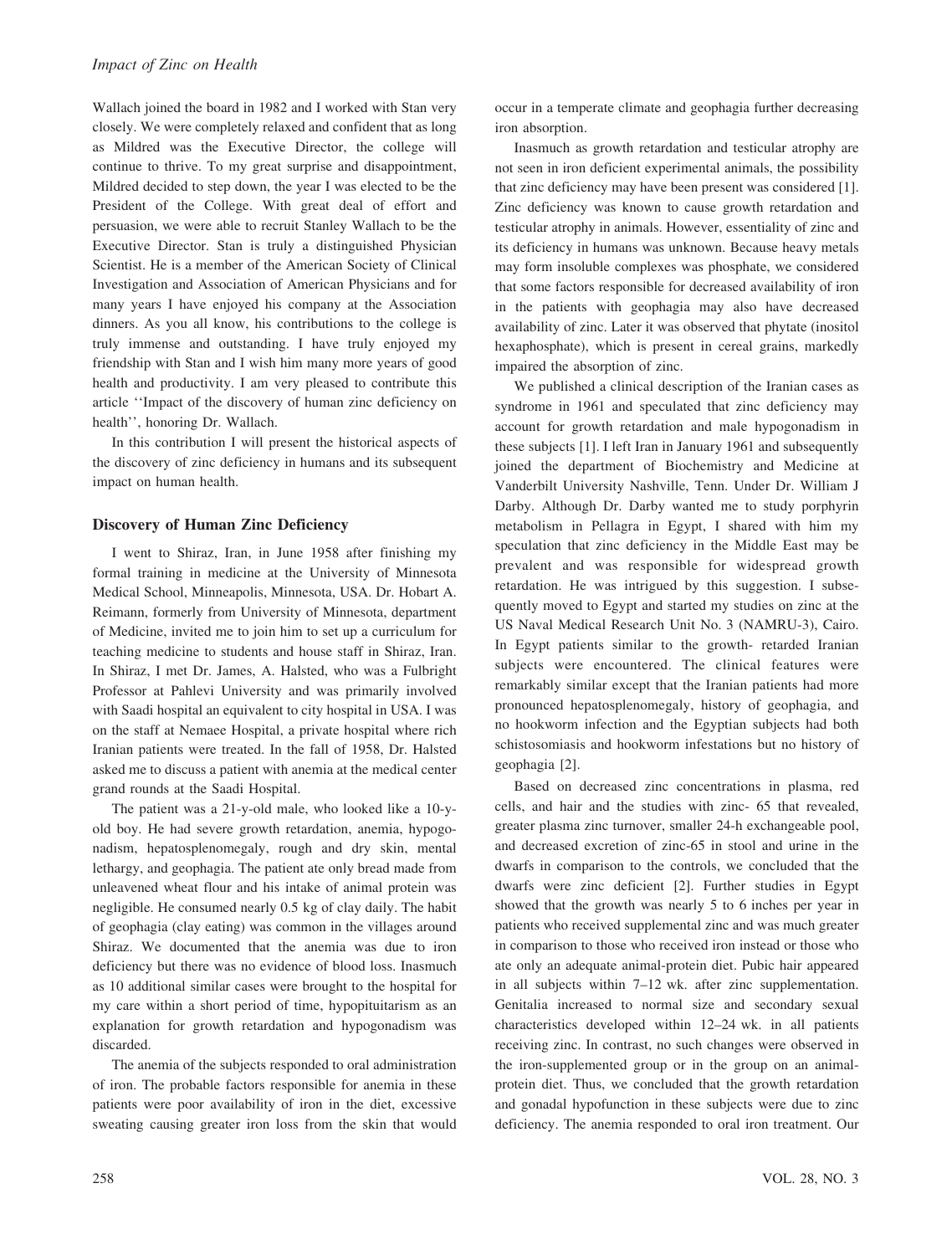studies showed that anemia and iron deficiency were not causative factors for growth retardation and hypogonadism in human subjects. Thus our studies showed for the first time that zinc was essential for humans and that its deficiency occurred in developing countries.

Zinc deficiency is common throughout the developing world. Clinical pictures similar to those reported in zincdeficient dwarfs from Iran and Egypt have been observed in many other countries. Cognitive impairment has also been observed. Zinc deficiency is likely to be present in countries where primarily cereal proteins are consumed by the population. A detailed studies of zinc deficiency in geophagia cases and beneficial results of zinc supplementation on growth were reported from Turkey by Cavdar et al in 1983 [3].

In 1974 a landmark decision to establish recommended dietary allowances (RDAs) for humans for zinc was made by the Food and Nutrition Board of the National Research Council of the USA National Academy of Sciences.

During the past four decades, a spectrum of clinical deficiency of zinc in human subjects has emerged. On the one hand, the manifestations of zinc deficiency may be severe, and on the other end of the spectrum, zinc deficiency may be mild or marginal [4]. A severe deficiency of zinc has been reported to occur in patients with acrodermatitis enteropathica (a genetic disorder), following TPN (total parenteral nutrition) without zinc, following excessive use of alcohol, and following penicillamine therapy. The manifestations of severe zinc deficiency in humans include bullous pustular dermatitis, alopecia, diarrhea, emotional disorder, weight loss, intercurrent infections due to cell mediated immune dysfunctions, hypogonadism in males, neuro-sensory disorders, and problems with healing of ulcers. If this condition is unrecognized and untreated, it becomes fatal.

The manifestations of a moderate deficiency of zinc include growth retardation and male hypogonadism in the adolescents, rough skin, poor appetite, mental lethargy, delayed wound healing, cell-mediated immune dysfunctions, and abnormal neurosensory changes.

In our studies in the experimental human model in whom only a mild deficiency of zinc in males was induced by dietary means, decreased serum testosterone level, oligospermia, deceased NK cell activity, decreased IL-2 generation from T helper cells, decreased thymulin activity, hyperammonemia, hypogeusia, decreased dark adaptation, and decreased lean body mass were observed [4,5,6]. It is therefore clear that a mild deficiency of zinc in humans affects clinical, biochemical, and immunological functions adversely.

Several studies have nowconfirmed that zinc deficiency in the developing countries is fairly prevalent, affecting nearly two billion subjects and that growth retardation commonly observed in these countries may indeed be due to zinc deficiency [7]. During my stay in the Middle East, I never saw

a zinc deficient dwarf who was older than 25 y. On further enquiry it appeared that most of the deaths were due to bacterial, viral or parasitic infections suggesting that zinc deficiency may have affected the immune functions adversely. We could not carry out immunological studies because of lack of facilities in the Middle East.

During the past two decades, we have investigated the role of zinc on immune cells extensively and I will briefly present our current knowledge in this area.

#### Zinc and Immunity

Zinc affects may aspects of the immune system [8,9]. Zinc is essential for cell-mediated innate immunity, phagocytosis and for function of neutrophils, natural killer cells and macrophages. Zinc deficiency affects adversely the growth of T and B cells and apoptosis is potentiated by zinc deficiency.

In young adult zinc deficient mice, thymic atrophy, decrease in absolute number of splenocytes, and decreased responses to both T-cell dependent (TD) and T cell independent (T1) antigens have been observed [10,11]. Animals maintained on a zinc deficient diet for as little as 2 weeks developed a severe impairment in their ability to generate a cytotoxic T killer response to the tumor challenge [12].

## IMMUNE FUNCTIONS IN EXPERIMENTAL MODEL OF HUMAN ZINC DEFICIENCY

We induced in humans a mild deficiency of zinc by restricting daily dietary zinc intake to 3–5 mg daily. The serum thymulin activity (a zinc dependent thymic hormone) was decreased within twelve weeks of zinc restricted diet. As a result of mild deficiency of zinc, decreased T4+ to T8+ ratio, decreased IL-2 generation and decreased NK cell lytic activity were observed in mildly zinc deficient subjects [5]. These changes were corrected after zinc supplementation. In the experimental human model of zinc deficiency, the generation of INF- $\gamma$  was decreased but the production of Th<sub>2</sub> cytokines IL-4, IL-6 and IL-10 were not affected due to zinc deficiency [6]. IFN- $\gamma$  is known to down-regulate Th<sub>2</sub> clone and IL-10 may down regulate Th<sub>1</sub> clone. IFN- $\gamma$  is also a major component of  $Th<sub>1</sub>$  response panel, and it upregulates major histo-compatibility complex class 1 antigen expression. Thus, our data in human experimental model showed that the cell-mediated immune dysfunctions in human zinc deficiency may be due to an imbalance between  $Th_1$  and  $Th_2$  cell functions. Table 1 summarizes our data in the experimental model of human zinc deficiency.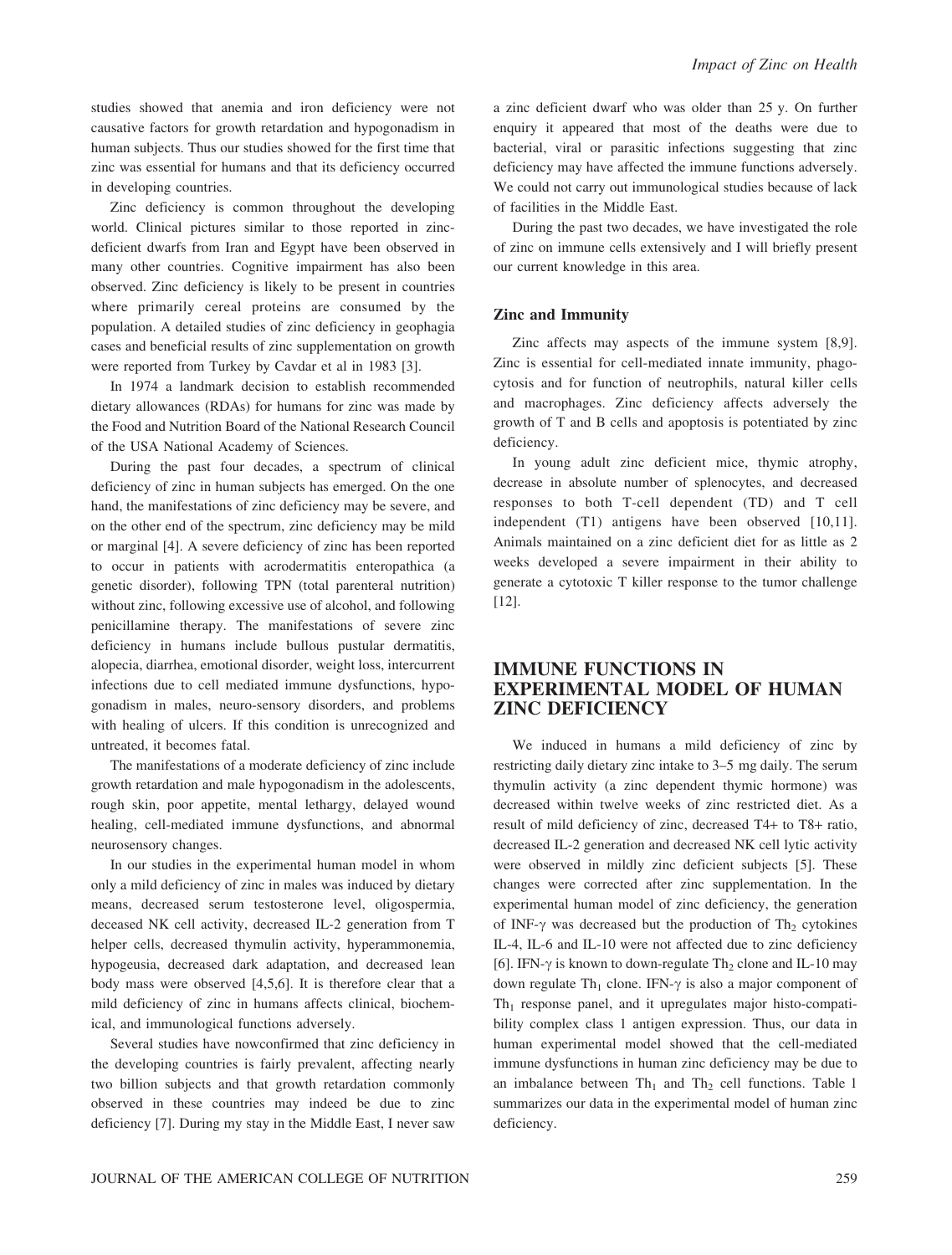Table 1. Effect of Zinc Deficiency on Immune Functions in Experimental Human Models

| Variables                                                                      |
|--------------------------------------------------------------------------------|
| 1. Thymulin activity Decreased; corrected by both <i>in vivo</i> and <i>in</i> |
| vitro zinc supplementation                                                     |
| 2. T cell subpopulation studies                                                |
| $CD4+$ to $CD8+$ Ratio decreased                                               |
| CD4+ CD45RA+ to CD4+ CD45R0+ Borderline significant                            |
| decrease                                                                       |
| 3. Th <sub>1</sub> cytokines Both cytokines decreased                          |
| $\Pi -2$                                                                       |
| IFN- $\gamma$                                                                  |
| 4. Th <sub>2</sub> cytokines No change                                         |
| IL-4, IL-6, IL-10                                                              |
| 5. NK cell lytic activity Decreased                                            |
| Precursors of cytotoxic T Lymphocytes                                          |

## THERAPEUTIC EFFECTS OF ZINC SUPPLEMENTATION IN HUMANS

Several studies have now shown the benefits of zinc supplementation in humans.

#### Viral Infections

CD8+ CD73+ Decreased

Our placebo-controlled trial of zinc lozenges for the treatment of common cold has been recently published [13]. Compared with the placebo group, the zinc group had a shorter mean overall duration of cold  $(4.0 \text{ vs } 7.1 \text{ d}, \text{ p} < .0001)$ . Blinding of subjects was adequate. Symptoms severity scores were decreased significantly in the zinc group. Plasma sIL-1ra and ICAM-1 levels decreased significantly in the zinc group.

sIL-1ra is an anti-inflammatory cytokine which functions as a specific inhibitor of IL-1 $\alpha$  and IL-1 $\beta$  inflammatory cytokines. In zinc supplemented group sIL-1ra decreased, suggesting that overall inflammation was decreased in this group. Plasma ICAM-1 was also decreased in zinc treated subjects. Human rhinovirus type 14 ''docks'' with ICAM-1 on the surface of somatic cells. Thus, zinc may in effect act as an antiviral agent by reducing ICAM-1 levels. Another possibility is that zinc ions may form a complex with ICAM-1, preventing the binding of rhinovirus to cells.

The effect of zinc lozenges on the duration or severity of common cold symptoms has been examined in at least 14 other studies since 1984. No effect of zinc was demonstrated in a few trials. They were criticized for having inadequate sample sizes or for using inadequate doses of zinc or formulations that reduced the release of zinc ions from the lozenges. Zinc acetate and gluconate are suitable salts, inasmuch as zinc ions are released at physiological pH. Several zinc lozenges use glycine or citrate as ligands which prevent release of zinc ions and therefore, are not effective in curing common cold. Two other

factors are also important in these trials. One is that zinc lozenges must be started within 24 h of the onset of common cold and the other is that daily total dose of elemental zinc should be at least 75 mg.

Infection with the human immunodeficiency virus (HIV) results in the acquired immune deficiency syndrome (AIDS), a disease where zinc supplementation was used as a supporting therapeutic intervention [14,15]. The initial study found an increase in HLA.DR positive cells, a stimulation of lymphocytic transformation by PHA and concavalin A, and augmented phagocytosis by polymorphonuclear neutrophils [15]. Mocchegiani et al [16] showed an increase in the number of Th cells and a reduced frequency of opportunistic infections with Pneumocystis firoveci and candida.

The results of zinc supplementation in AIDS are very variable [17,18]. The explanation for the contradictory reports may be that only zinc deficient patients would respond to zinc supplementation and zinc sufficient patients may not exhibit any beneficial effects. Inasmuch as zinc is essential for immune functions, those patients of AIDS who are zinc deficient should receive zinc in order to correct their zinc status. Obviously many more studies are needed in this important area.

Several studies have investigated the effect of zinc supplementation on hepatitis C. After zinc treatment, decreases in the incidence of gastro-intestinal disturbances, body weight loss, and mild anemia were found in patients with chronic hepatitis C [19,20]. Zinc in combination with IFN- $\alpha$  was more effective against chronic hepatitis C than IFN- $\alpha$  alone [20]. It's also possible that since zinc is also an antioxidant this may have benefited a few cases of hepatitis. Zinc may also be able to inhibit herpes simplex virus [21] and rhinoviruses [22]. The in vitro relevance of an inhibition of viral replication as a mechanism for antiviral actions of zinc in humans remains to be determined.

## Bacterial Infections

Zinc can reduce the duration, severity and incidence of diarrhea in children in the developing countries [23,24,25]. The combined results of seven trials of continuous zinc supplementation confirmed that zinc significantly reduced the incidence of prevalence of diarrhea. A recent report, however, shows that this may not be the case for infants younger than six months of age [26]. Correction of zinc deficiency improves the absorption of water and electrolytes by the intestine, leads to a faster regeneration of the gut epithelium and increases the levels of enterocyte brush-border enzymes [24,27]. Finally loss of zinc contributes to immune dysfunction which is corrected by zinc supplementation. Several reports have shown beneficial effects of zinc in treatment of shigellosis [28,29]. Most of these effects are mediated by a modulation of immune function.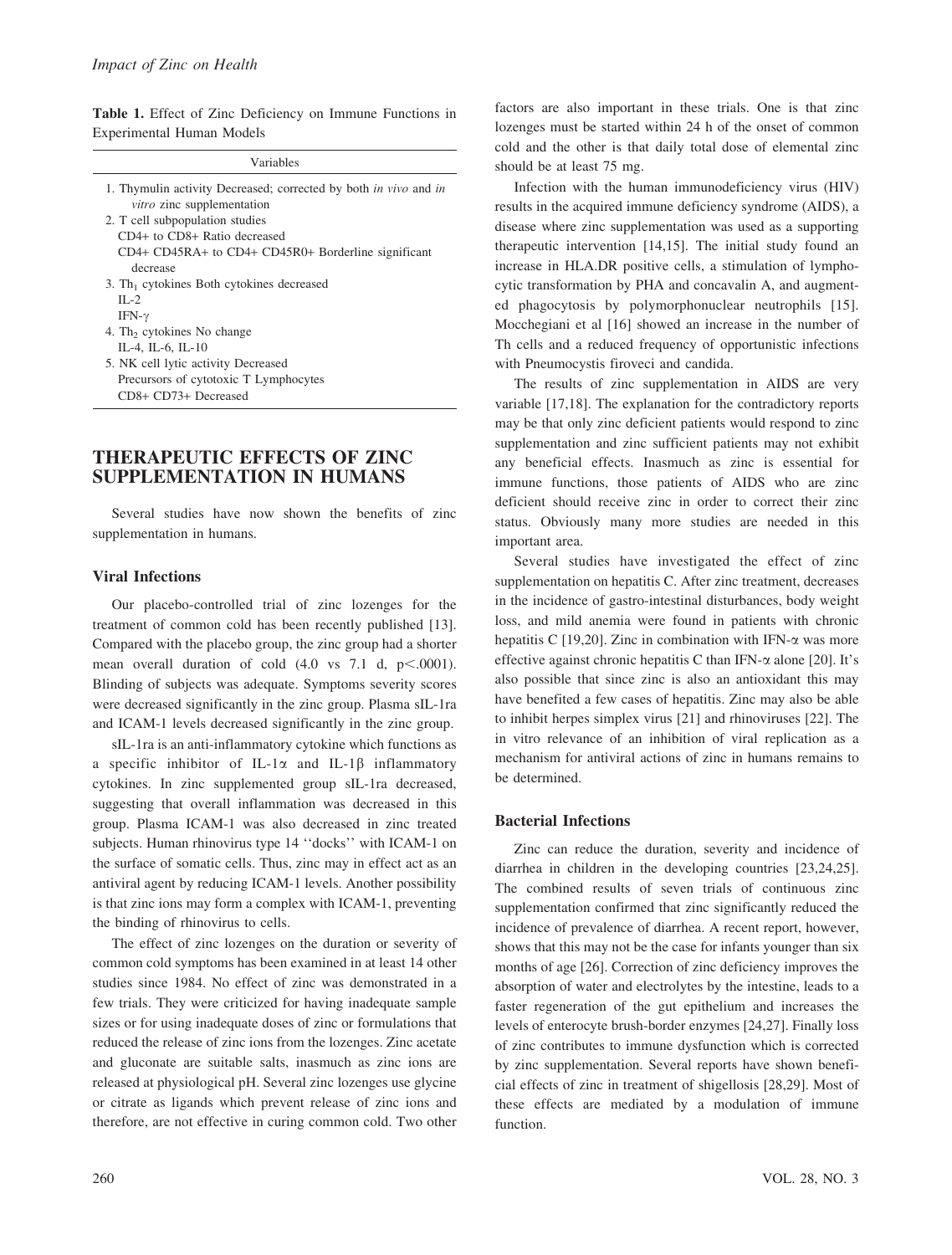Zinc supplementation to leprosy patients has shown beneficial effects [30,31]. One study found a reduction in the required dose of clofazimine, a withdrawal of primarily essential steroids, and an improved toleration of dapsone after zinc treatment. They also observed a reduced incidence and severity of erythema nodosum leprosum, a gradual decrease in the size of granuloma and a gradual increase in the number of lymphocytes [30–32]. Zinc supplementation to patients with Mycobacterium tuberculosis, showed an increase in plasma retinol concentration, earlier sputum conversion, and resolution of x-ray lesions [33]. Effective clearance of Mycobacterial infections requires a  $Th_1$  mediated activation of infected macrophages by IFN- $\gamma$ . Zinc acts by inducing T cell activation or alteration of lymphokine production, which in turn may activate macrophages to promote bacterial clearance [34]. In humans, zinc deficiency is characterized by a reduction of IL-2 and IFN- $\gamma$  and zinc induces the generation of both IL-2 and IFN- $\gamma$  [5,6].

Zinc may be an effective adjunct therapy for the treatment and eradication of H-pylori infection. Treatment with polaprezinc (zinc-L-carnosine), which is used as an anti-ulcer drug in Japan, leads to an improved cure rate when administered together with antimicrobial triple therapy [35].

#### Parasitic Infections

Patients with cutaneous, mucosal and visceral leischmaniasis have lower plasma zinc levels [8]. Zinc supplementation results in a decrease in erythemas and size of induration and an increase in cure rate.

### Effect of Zinc on Vaccination

In a study which investigated whether micronutrients supplementation had any effect on the vibriocidal antibody response in children to a killed oral cholera vaccine, only zinc supplementation improved sero conversion to vibriocidal antibody, and hence, has the potential to improve the efficacy of oral cholera vaccine in children [8].

# PREVENTIVE EFFECTS OF ZINC SUPPLEMENTATION

#### Elderly Subjects

A randomized double-blind, placebo-controlled trial of zinc supplementation (45 mg elemental zinc/d) was conducted in elderly subjects ages 55–87 y for 12 mo.[36]. The incidence of infections and ex vivo generation of TNF- $\alpha$  and plasma oxidative stress markers were significantly lower in the zinc supplemented than in the placebo group. Plasma zinc and PHA induced IL-2 mRNA in isolated mononuclear cells (MNC) were significantly higher in the zinc-supplemented than in the placebo group. This study demonstrated the beneficial effect of zinc supplementation on cell mediated immunity, oxidative stress markers and inflammatory cytokines in the elderly.

#### Sickle Cell Disease (SCD) Patients

A randomized double-blind, placebo-controlled trial of zinc supplementation was carried out in patients with SCD [37]. The zinc group received 25 mg elemental zinc (as acetate) three times a day for three months. The other group received placebo.

A decreased incidence of infection in the zinc supplemented group was observed in comparison to the placebo group. After zinc supplementation, plasma zinc and antioxidant power increased; plasma nitrite and nitrate (NOx), lipid peroxidation products, DNA oxidation products, and soluble vascular cell adhesion molecule-1 (VCAM-1) decreased compared to the placebo group. Significant decreases in LPS induced TNF- $\alpha$ and IL-1 $\beta$  mRNAs, and TNF- $\alpha$  induced NF- $\kappa$ B-DNA binding in MNC were observed in zinc group compared with the placebo group. Ex vivo addition of zinc to MNC isolated from the placebo subjects decreased TNF- $\alpha$  and IL-1 $\beta$  mRNAs. Zinc supplementation also increased relative levels of IL-2 and IL- $2R\alpha$  mRNAs in PHA stimulated MNC. The beneficial effects of zinc supplementation included prevention of infections in SCD subjects, improvement in generation of  $Th_1$  cytokines, and decrease in oxidative stress and generation of inflammatory cytokines.

In a study by the National Eye Institute, NIH, it was reported that zinc and antioxidants (vitamin C, Vitamin E and beta carotene) significantly reduced the odds of developing advanced age related macular degeneration (AMD) of dry type and prevented blindness in the high-risk group of elderly subject [38,39]. Zinc alone had similar effect and prevented blindness in 25% of the elderly. These subjects received 80 mg zinc daily as oxide and in order to prevent copper deficiency due to high dosage of zinc, also 2 mg of copper a day was administered. One may hypothesize that zinc reduced the oxidative stress and was thus beneficial in AMD. Also interestingly the zinc supplemented group showed increased longevity [39]. The risk of mortality was reduced by 27% in participants of the Age-Related Eye disease Study (AREDS) (aged 55–81 y) who received high dose zinc (80 mg/d as oxide) during median follow-up of 6.5 years [39].

A seven month randomized double blind, placebo-controlled trial was conducted in 40 military cadets to evaluate the effectiveness of zinc (15 mg zinc as gluconate orally daily) in reducing the risk of upper respiratory tract infections [40]. Self reported symptoms as were recorded by a weekly website survey. The zinc supplemented group experienced significantly more symptom free intervals than those in the placebo group (  $p=0.01$ ). No significant differences were found between the two groups who consulted physician for their cold symptoms. Although the study was suggestive that zinc may have decreased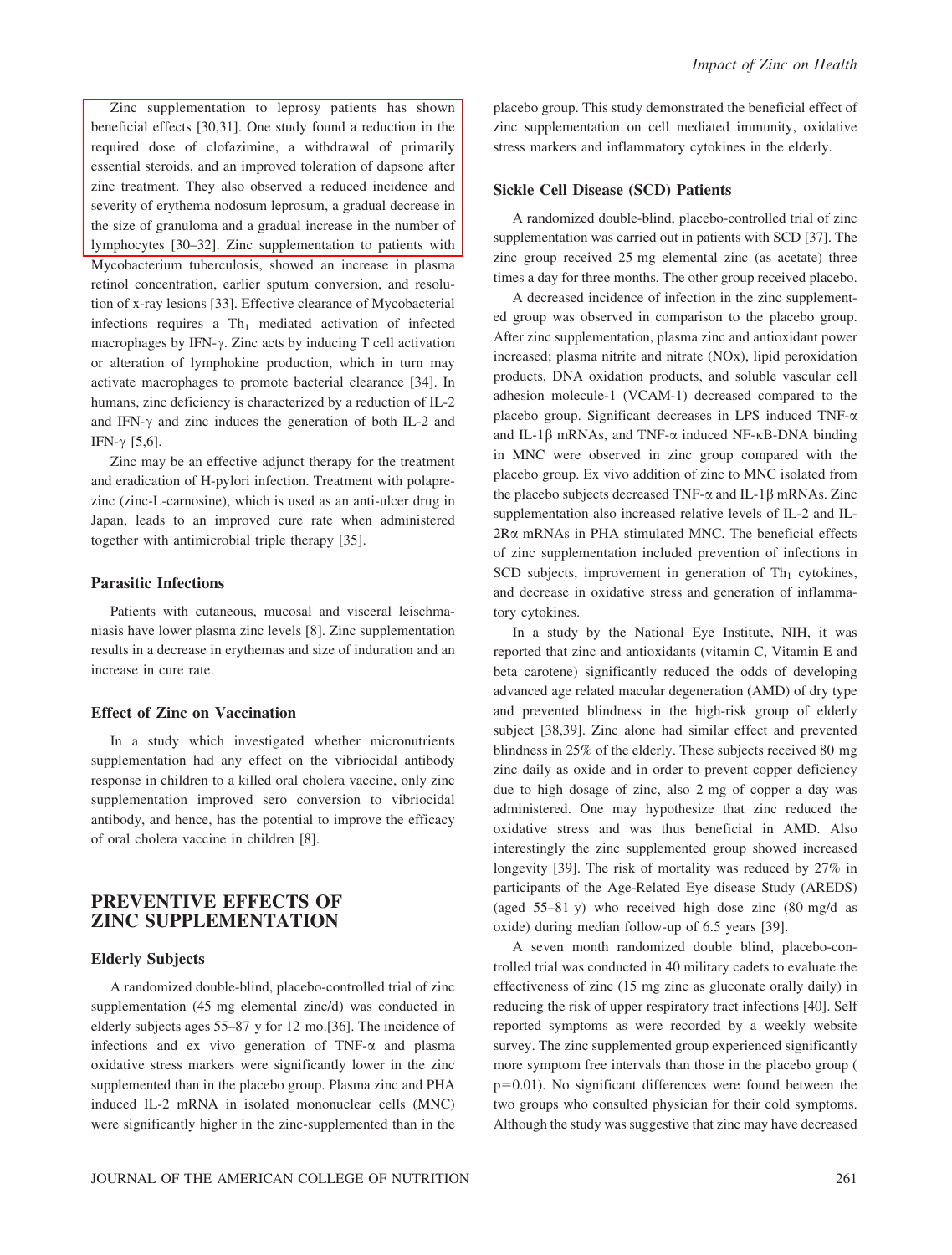

Lymphoid vs Myeloid Interactions; -> Enhanced; ... Inhibited

Fig. 1. Effect of zinc on lymphoid and myeloid cells. Thymulin, a thymic hormone, requires zinc for its activity. In zinc deficiency,  $Th_1$  cytokines decrease, but Th<sub>2</sub> cytokines are not affected. Thus, Th<sub>1</sub> shifts to Th<sub>2</sub> function. Zinc decreases the gene expression and generation of TNF- $\alpha$ , IL-1 $\beta$  and IL-8 cytokines. Solid lines represent pathways enhanced by zinc; dotted lines represent pathways inhibited by zinc.

the incidence of upper respiratory tract infections in the cadets, it was not conclusive. A trial with higher levels of zinc supplementation is warranted. We have used 45 mg zinc (as acetate) supplementation in the elderly for one year with excellent outcome [36] and no copper deficiency was observed. We recommend daily intake of 2 mg copper, which is RDA for copper for prevention of copper deficiency in subjects who are taking zinc supplementation above 50 mg daily.

A recent observational study showed, that 29% of nursing home residents have low serum zinc levels  $(< 70 \mu g/dl$ ) despite supplementation with 7 mg/d of zinc (as sulfate) over a period of one year [41]. All-cause mortality was 39% lower in those with normal  $(\geq 70 \text{ µg/dl})$  versus low  $(\leq 70 \text{ µg/dl})$  preintervention or baseline serum zinc concentrations  $(p=0.049)$ . These findings suggest that zinc may play a crucial role in influencing all-cause mortality in the elderly. In the observational study, subjects with normal post-intervention or final serum zinc concentrations had lower incidence of pneumonia, reduced total antiobiotic use (by almost 50%), and shorter duration of pneumonia and antibiotic use (all p values  $\leq 0.004$ ) relative to those with low serum zinc concentrations.

# MECHANISM OF ZINC EFFECTS ON IMMUNE CELLS

Figs. 1 and 2 summarize the effects of zinc on cell mediated immunity, and define its role as an antioxidant and antiinflammatory agent [6]. Fig. 1 shows the landscape of zinc action on immune cells. Zinc is an essential component of thymulin, a thymic hormone involved in maturation and differentiation of T-cells. The gene expressions of IL-2 and IFN- $\gamma$ , (Th<sub>1</sub> cytokines) are zinc dependent. IL-2 is involved in the activation of NK and T cytolytic cells. IL-12 is generated by stimulated macrophages-monocytes and is zinc dependent and IFN- $\gamma$  and IL-12 together play a major role in the killing of parasites, viruses, and bacteria by macrophages-monocytes. Th2 cytokines are not affected by zinc deficiency except for IL-10 production which is increased in the zinc deficient elderly subjects. This was corrected by zinc supplementation. Increased IL-10 affects adversely  $Th<sub>1</sub>$  and macrophage functions.

Zinc is an intracellular signaling molecule in monocytes, dendritic cells and macrophages [42,43]. Fig. 2 summarizes our concept regarding the role of zinc as an antioxidant and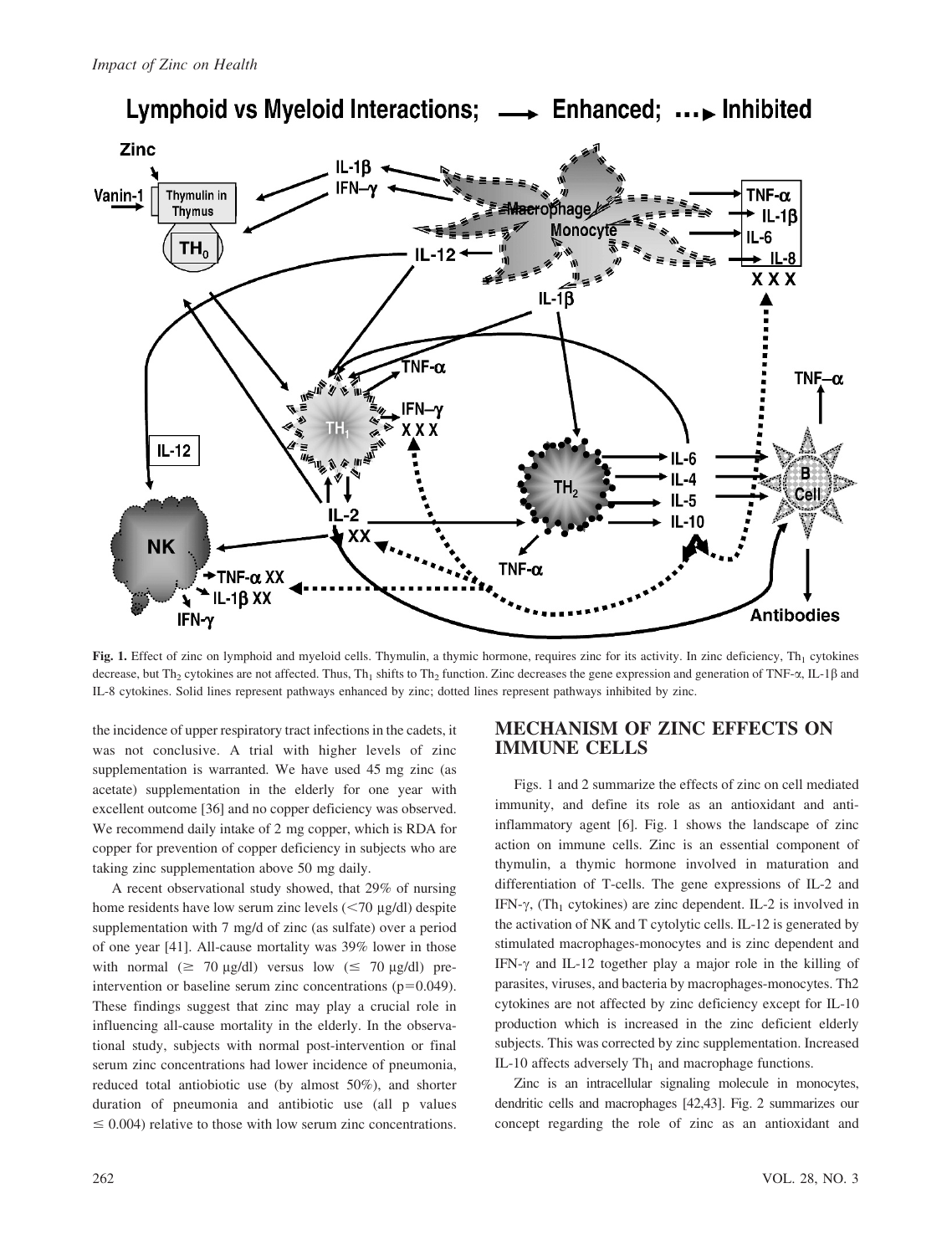

Fig. 2. Zinc as an antioxidant and anti-inflammatory agent. Zinc decrease ROS (reactive oxygen species) by several mechanisms. Zinc is an inhibitor of NADPH oxidase, a requirement for superoxide dismutase (SOD), and it induces MT (metallothionein) which is very effective in decreasing˙OH. ROS activates NF-kB which, in turn, activates growth factors and anti-apoptotic molecules. One mechanism by which zinc reduces inflammatory cytokine production involves the zinc-induced up-regulation of a zinc-finger protein, A20, which inhibits NF-kB activation via TRAF pathway. Zinc, thus not only functions as an antioxidant but is also an anti-inflammatory agent. Arrows represent directional flow for events presented in this cartoon. Solid arrows represent events leading to selected events and dotted lines represent inhibition of selected events.

anti-inflammatory agent. ROS is known to activate NF-kB. Zinc decreases ROS generation. NADPH oxidase is inhibited by zinc and SOD is both zinc and copper containing enzyme. SOD is known to decrease oxidative stress. Metallo-thionein (MT) is induced by zinc and MT which contains 26 moles of cysteine per mole of protein decreases˙OH burden. Zinc via A20 inhibits NF-kB activation and this results in a decrease in generation of inflammatory cytokines and adhesion molecules. This Figure also shows that zinc may have a preventive role in some cancers such as colon and prostate and in atherosclerosis inasmuch as chronic inflammation has been implicated in the development of these disorders.

#### Treatment of Acrodermatitis Enteropathica with zinc

Acrodermatitis enteropathica is a relatively rare genetic disorder in which the absorption of dietary zinc is affected adversely such that the affected individuals become severely zinc deficient. If untreated, the disease becomes fatal. Mutation in the ZIP4 gene (a zinc transporter) is responsible for this disorder. Treatment with therapeutic levels of zinc is highly successful and now these patients survive and lead a normal life [4].

## Treatment of Wilson's Disease with Zinc

Wilson's disease is a genetic disorder in which copper accumulates in liver, kidneys, intestines, brain, and other organs. Several years ago, we observed beneficial effect of zinc on sickling of deoxygenated sickle cell [4] and this led to zinc administration in therapeutic doses (50 to 150 mg zinc as acetate daily orally) to treat sickle cell disease patients in order to decrease the vasooclusive pain crises. We observed that at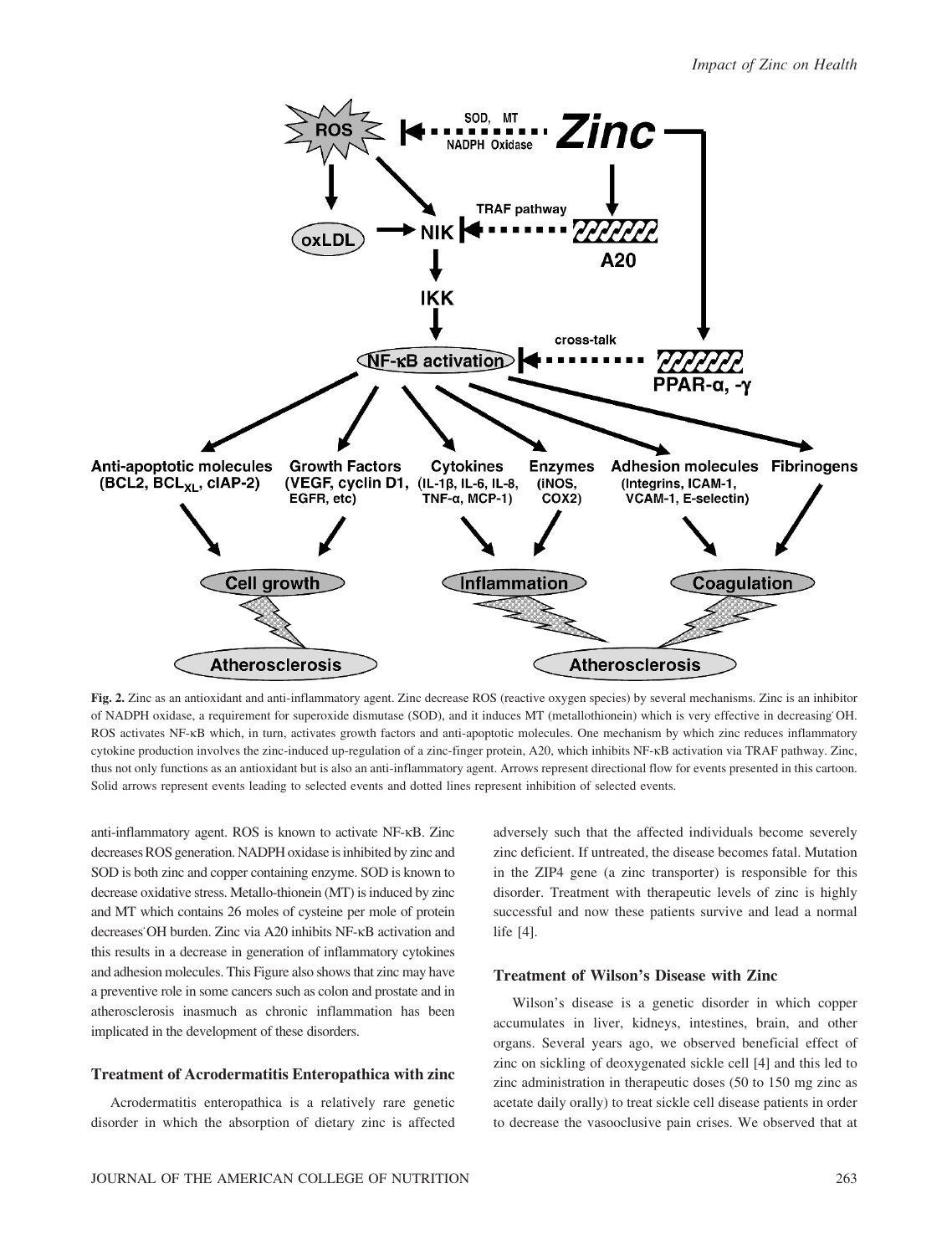this level of zinc administration, we induced copper deficiency in our patients [4]. This led us to evaluate zinc as a therapeutic modality for the treatment of Wilson's disease [4]. Zinc acts by induction of intestinal cell metallothionein which once induced, has a high affinity for copper and prevents the serosal transfer of copper into the blood. The intestinal cells turn over rapidly and take the complexed copper into the stool where it is excreted. Zinc blocks food copper and endogenously excreted copper via salivary, gastric and other gastrointestinal juices. As a result, zinc produces a chronic negative copper balance [4]. For maintenance therapy of Wilson's disease, zinc is the treatment of choice. Zinc has not toxic effects and it can be used successfully for treatment of pre-symptomatic patients and pregnant women.

# **CONCLUSION**

Zinc deficiency as manifested by growth retardation, immune dysfunction and cognitive impairment, is widespread in the developing countries and may affect nearly 2 billion subject's world wide. A correction of this deficiency will truly have a great impact on human health in the world. Zinc has been used therapeutically with great success for two fatal genetic disorders, acrodermatitis enteropathica and Wilson's disease. Zinc is essential for cell-mediated immunity and it has been used successfully for treatment of acute infantile diarrhea, common cold, several bacterial infections and zinc is effective in decreasing the incidences of infection in the elderly and sickle cell disease patients. Zinc has been observed to prevent blindness in 25% of the patients with dry type of age related macular degeneration and decreased mortality in 27% of participants in age related eye disease study (AREDS) conducted by NIH during a median follow up of 6.5 years. Zinc is an antioxidant and also an anti-inflammatory agent. Inasmuch as oxidative stress and chronic inflammation have been implicated in many chronic diseases in human, a controlled trial of zinc supplementation in these disorders is required.

## ACKNOWLEDGMENTS

Grant Support: in part by NIH grant no. 5 RO1 A150698- 04 and Labcatal Laboratories Paris, France

## **REFERENCES**

- 1. Prasad AS, Halsted JA, Nadimi M: Syndrome of iron deficiency anemia, hepatosplenomegaly, hypogonadism, dwarfism and geophagia. Am J Med 31:532–546, 1961.
- 2. Prasad AS, Miale A, Farid Z, Sandstead, HH, Schulert A: Zinc metabolism in patients with the syndrome of iron deficiency

anemia hypogonadism, and dwarfism. J Lab Clin Med 61:537– 549, 1963.

- 3. Cavdar AO, Arcasoy A, Cin S, Babacan E, Gozdasoglu S: Geophagia in Turkey; iron and zinc in geophagia cases. In Prasad AS, Cavdar AO, Brewer GJ, Aggett PJ (eds): ''Zinc Deficiency in Human Subjects.'' New York: Alan R. Liss, Inc., pp 71–97, 1983.
- 4. Prasad AS: ''Biochemistry of Zinc.'' New York: Plenum Press, 1993.
- 5. Prasad AS, Meftah S, Abdallah J, Kaplan J, Brewer GJ, Bach JF, Dardenne M: Serum Thymulin in human zinc deficiency. J Clin Invest 82:1202–1210, 1988.
- 6. Beck FWJ, Prasad AS, Kaplan J, Fitzgerald JT, Brewer GJ: Changes in cytokines production and T cell subpopulations in experimentally induced zinc-deficient humans. Am J Physiol 272:E1002–E1007, 1997.
- 7. Brown KH, Peerson JM, Allen LH, Rivera J: Effect of supplemental zinc on the growth and serum zinc concentrations of prepubertal children: a meta-analysis of randomized, controlled trials. Am J Clin Nutr 75:1062–1071, 2002.
- 8. Overbeck S, Rink L, Haase H: Modulating the immune response by oral zinc supplementation: A single approach for multiple diseases. Arch Immunol Ther Exp 56:15–30, 2008.
- 9. Prasad AS: Clinical, immunological, anti-inflammatory and antioxidant roles of zinc. Exp Gerontology 43: 370–377, 2008.
- 10. Fraker PJ, Haas S, Luecke RW: Effect of zinc deficiency on the immune response of the young adult A/J mouse. J Nutr 107:1889– 1895, 1977.
- 11. Fraker PJ, DePasquale-Jardieu P, Zwicki CM, Luecke RW: Regeneration of T-cell helper function in zinc deficient adult mice. Proc Natl Acad Sci USA 75:5660–5664, 1978.
- 12. Frost P, Rabbani P, Smith J, Prasad AS: Cell mediated cytotoxicity and tumor growth in zinc deficient mice. Proc Soc Exp Biol Med 167:333–337, 1981.
- 13. Prasad AS, Beck FWJ, Bao B, Snell D, Fitzgerald JT: Duration and severity of symptoms and levels of plasma interleukin-1 receptor antagonist, soluble tumor necrosis factor receptor, and adhesion molecules in patients with common cold treated with zinc acetate. J Inf Dis 197:795–802, 2008.
- 14. Coovadia HM, Bobat R: Zinc deficiency and supplementation in HIV/AIDS. Nutr Res 22:179–191, 2002.
- 15. Zazzo JF, Rouveix B, Rajagopalan P, Levacher M, Girard PM: Effect of zinc on the immune status of zinc-depleted AIDS related complex patients. Clin Nutr 8:259–261, 1989.
- 16. Mocchegiani E, Veccia S, Ancarani F, Scalise G, Fabris N: Benefit of oral zinc supplementation as an adjunct to zidovudine (AZT) therapy against opportunistic infections in AIDS. Int J Immunopharmacol 17:719–727, 1995.
- 17. Bobat R, Coovadia H, Stephen C, Naidook L, McKerrow N, Black RE, Moss WJ: Safety and efficacy of zinc supplementation for children with HIV-1 infection in South Africa: a randomized double-blind placebo-controlled trial. Lancet 366:1862–1867, 2005.
- 18. Fawzi WW, Villamor E, Msamanga GI, Antelman G, Aboud S, Urassa W, Hunter D: Trial of zinc supplements in relation to pregnancy outcomes, hematologic indicators, and T cell counts among HIV-1- infected women in Tanzania. Am J Clin Nutr 81:161–167, 2005.
- 19. Ko WS, Guo CH, Hsu GS, Chiou YL, Yen MS, Yaun SR: The effect of zinc supplementation on the treatment of chronic hepatitis